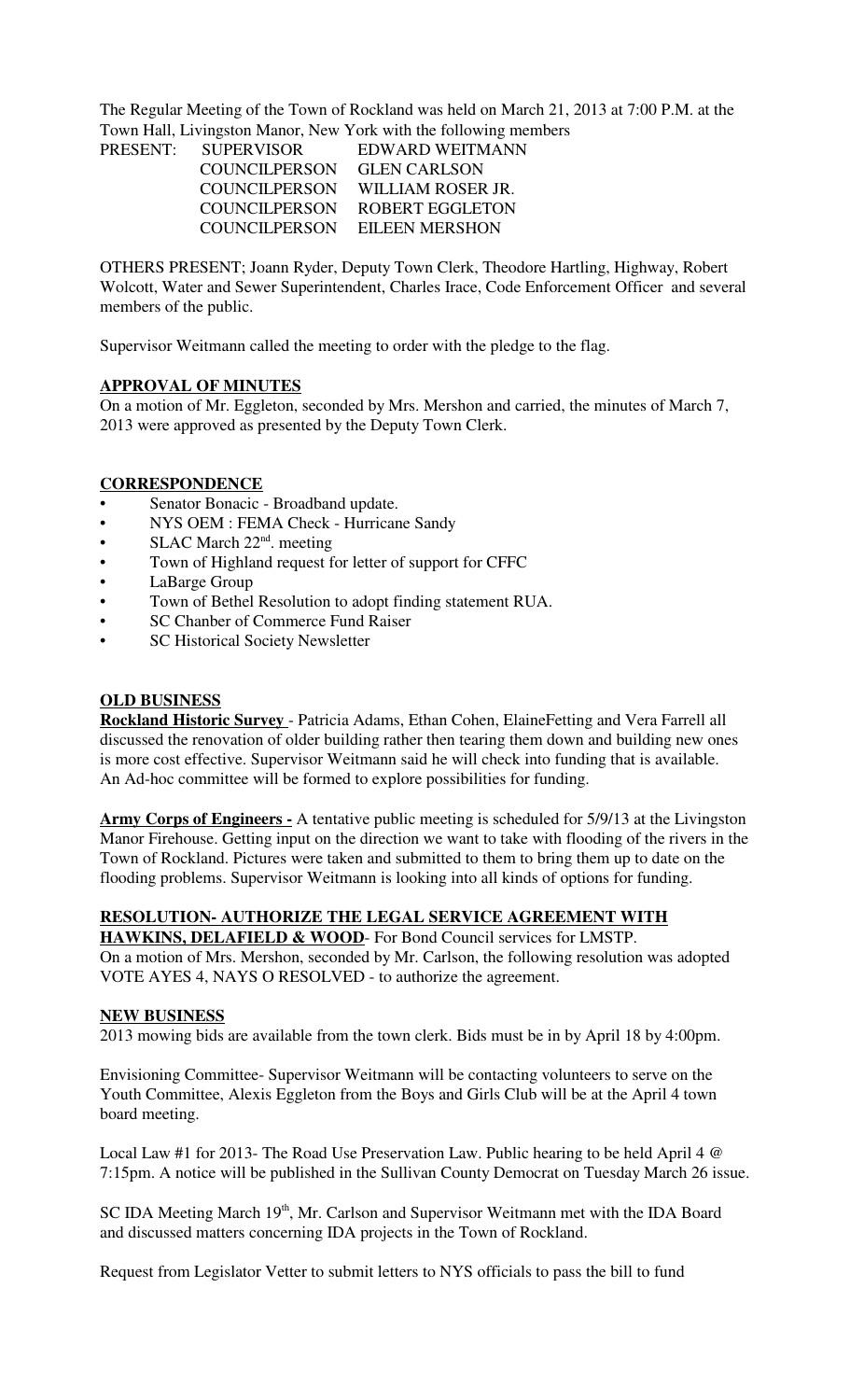# **REGULAR MEETING, TOWN OF ROCKLAND, MARCH 21, 2013**

emergency systems through established cell phone surcharge fees already in effect.

Water and Sewer log was presented.

## **DEPARTMENT HEADS**

**Ted Hartling, Highway Superintendent** reported Elton Harris asked that the streets be swept and the county will take care of this Monday, March 25 weather permitting.

DOT contacted Highway Superintendent Hartling RE: the complete closing of the Beaverkill Covered Bridge to vehicle and pedestrian traffic. Plans are being made for repairs to be made once the DEC issues permits.

In the beginning of April there will be 2 trucks of our surplus Town trucks listed on the online auction service.

**RESOLUTION- TO EXPEND FUNDS NOT TO EXCEED \$12,000 FOR PRELIMINARY PLANS FOR NEW TOWN BARN ADDITION**- On a motion of Mr. Carlson, seconded by Mr. Roser, the following resolution was adopted-VOTE - AYES 4, NAYS 0, RESOLVED - to go ahead with contacting the engineer.

**Robert Wolcott, Water and Sewer Superintendent** reported they have been doing meter readings, reviewing safety procedures with equipment for use in the manholes. Possible purchases for updated safety equipment. Turning on water for seasonal connections.

**Charles Irace, Code Enforcement Officer** reported 5 permits, 8 violations, 3 court appearances and he will be attending Code School next week.

The Town Historian, Dr.Joyce Conroy presented to the meeting a discussion on logging in the Town of Rockland.

#### **APPROVAL OF BILLS**

On a motion of Mr. Roser, seconded by Mrs. Mershon, the following resolution was ADOPTED - VOTE - Ayes 4 Nays 0 - RESOLVED - to approve the bills on abstract #6 dated March 21, 2013, in the following amounts:

| General Fund          | 94 to 107 | 17,722.36 |
|-----------------------|-----------|-----------|
| Highway               | 81 to 105 | 37,777.30 |
| Roscoe-Rockland Water | 38 to 43  | 2,382.90  |
| Roscoe Sewer          | 34 to 40  | 2,780.83  |
| Liv. Manor Water      | 40 to 49  | 4,055.84  |
| Liv. Manor Sewer      | 37 to 43  | 2,853.17  |
| Roscoe-Rockland Light | 13 to 14  | 1,094.34  |
| Liv. Manor Light      | 11 to 12  | 2,097.12  |
| Hazel Park Light      | 9 to 10   | 79.21     |
|                       |           |           |

#### **PUBLIC COMMENT**

Mr. Carlson presented a birthday cake to Supervisor Weitmann. **ADJOURNMENT** On motion by Mr. Eggleton, seconded by Mrs. Mershon, the meeting was adjourned at 8:25PM.

Respectfully submitted,

 Joann Ryder Deputy Town Clerk

 $\frac{1}{\sqrt{2}}$  ,  $\frac{1}{\sqrt{2}}$  ,  $\frac{1}{\sqrt{2}}$  ,  $\frac{1}{\sqrt{2}}$  ,  $\frac{1}{\sqrt{2}}$  ,  $\frac{1}{\sqrt{2}}$  ,  $\frac{1}{\sqrt{2}}$  ,  $\frac{1}{\sqrt{2}}$  ,  $\frac{1}{\sqrt{2}}$  ,  $\frac{1}{\sqrt{2}}$  ,  $\frac{1}{\sqrt{2}}$  ,  $\frac{1}{\sqrt{2}}$  ,  $\frac{1}{\sqrt{2}}$  ,  $\frac{1}{\sqrt{2}}$  ,  $\frac{1}{\sqrt{2}}$